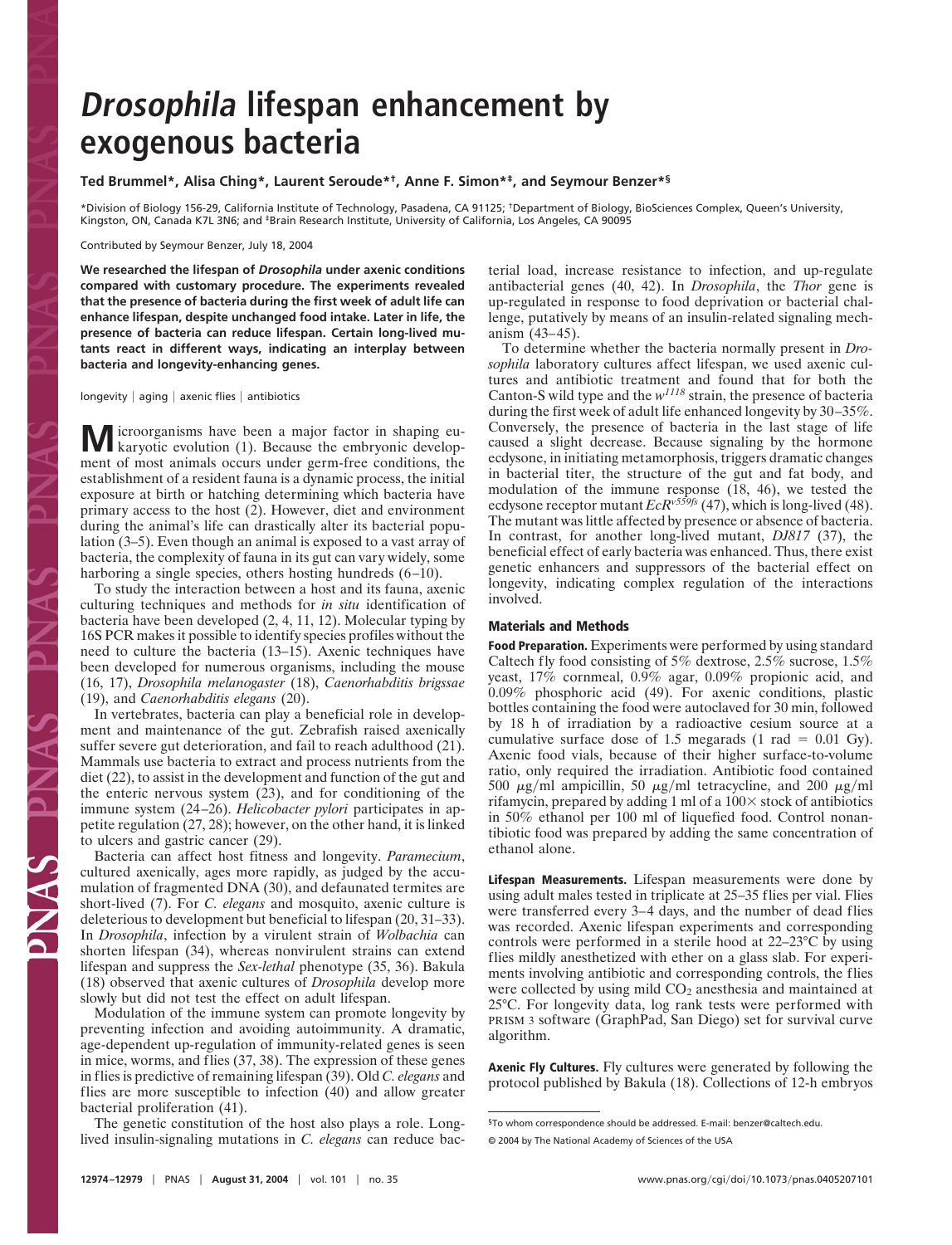

Fig. 1. Survival curves of axenic flies compared with those of flies maintained under customary, nonaxenic conditions. (*A*) In the presence of bacteria, mean lifespan was 30% longer ( $P < 0.0001$ ). (*B*) Starting with axenic embryos, bacteria were introduced during development by adding a homogenate of nonaxenic flies. Introduction of bacteria at that time produced a 30% increase in longevity ( $P = 0.002$ ). (C) Starting with axenic embryos, bacteria were introduced either during development or after day 7 of adult life. The latter flies' lives were 25% shorter than those of flies receiving bacteria during development ( $P < 0.0001$ ). (D) Starting with axenic embryos, bacteria were introduced either during development or after day 2 of adult life. Introduction of bacteria at adult day 2 promoted longevity as well as if introduced during development ( $P = 0.23$ ). (A and *B*, 22°C; *C* and *D*, 25°C). Error bars represent SEM.

were dechorionated for 2 min in 2.7% sodium hypochlorite [2-fold diluted bleach (Kem Tech, St. Ixonia, WI)] and washed twice in 70% ethanol and then twice with sterile, distilled water. These embryos were transferred in a tissue culture hood into axenic food bottles. Axenia of the embryos was confirmed by performing 16S PCR on homogenates of the adult flies and by plating the homogenates on LB agar plates. The flies were transferred every 3–4 days into new, irradiated vials. Vials were also spot checked for contamination by swabbing the food in the axenic vials and plating on LB plates. To generate controls for the axenic flies, 12-hr embryos were collected and washed four times in sterile, distilled water and transferred into axenic food bottles. Where indicated (Fig. 1), bacteria were then introduced at chosen times by addition of a homogenate of nonaxenic flies.

**Measurement of Food Intake.** We added 70  $\mu$ Ci (1 Ci = 37 GBq) of <sup>32</sup>P ( $\alpha$ -labeled dCTP; specific activity, 3,000 per  $\mu$ l) to 50 ml of liquefied food. Flies were collected under mild  $CO<sub>2</sub>$  anesthesia and allowed to recover for 1 day on the same type of food later used for the feeding assay. The flies were then introduced onto the labeled food and allowed to feed for 18 h, at which time they were transferred to scintillation vials and counted.

**Identification of Bacterial Species by 16S PCR.** A modification of the technique described in ref. 4 was used. Approximately 100 flies were homogenized in 5 ml of sterile saline. The homogenate was filtered through sterile, packed cheesecloth to remove fly parts. DNA was extracted by a modification of a standard alkaline lysis miniprep procedure (Qiagen, Valencia, CA). We incubated 500  $\mu$ l of homogenate solution plus 500  $\mu$ l each of solutions P1 and P2 at 70°C for 10 min. N3 buffer was added, followed by extraction with an equal volume of phenol/chloroform. After being vortexed for 1 min and centrifuged at  $10,000 \times g$  for 30 min,

the supernatant was taken and 3 vol of ethanol was added to precipitate DNA. After being centrifuged and washed with 70% ethanol, the pellet was resuspended in  $\bar{50}$   $\mu$ l of TE buffer (10 mM Tris/1 mM EDTA, pH 8.0), and 2  $\mu$ l of this was used in a PCR with the universal 16S primers 5'-GGTTACCTTGTTAC-GACTT (149R) and 5'-AGAGTTTGATCCTGGCTCAG (8F).

**Outcrossing of EcRv559fs.** Outcrossing was done to minimize any effect of genetic background in the comparison with *w1118*. Five *EcRv559fs*-*CyO* virgin females were collected and crossed to *w<sup>1118</sup>* males. From these progeny, 20 heterozygous virgin females were collected and crossed individually to *w<sup>1118</sup>* males. Progeny were analyzed by PCR by using primers EcR com B1 (AAGAT-CATATACGCGGGATTCT) and EcR com B2 (TCTG-GATCGCTTCGACTAGTT) to identify  $F_1$  females harboring the *EcRv559fs* chromosome, as indicated by the occurrence of two PCR products, 150 bp and 187 bp (wild-type flies produce only a single band of 187 bp). From crosses yielding the diagnostic doublet, 20 virgin F2 females were collected and crossed to *w<sup>1118</sup>* males to generate the  $F_3$  outcrossed females. This step was repeated for six cycles of outcrossing. To recover the mutant chromosome, virgin females were then collected and crossed to  $CyO/Sco$  males.  $EcR<sup>v559fs</sup>$  was then tested as a heterozygote by crossing virgin *EcRv559fs*-*Cyo* females to male *w1118*.

#### **Results**

**Under Axenic Conditions, Drosophila Longevity Is Reduced.** We eliminated bacteria by a modified version of the axenic culture technique described by Bakula (18), which relies on surface sterilization of the eggs with bleach and 70% ethanol (see *Materials and Methods*). The food was sterilized by means of irradiation with a cesium source at a cumulative dose of 1.5 megarads (the Centers for Disease Control 99.9% confidence level for sterilization of produce), and sterile techniques were used to handle the cultures. Elimination of bacteria was confirmed by 16S PCR and by plating homogenates of the flies on bacterial culture media (see *Materials and Methods*). The mean lifespan of axenic flies was  $\approx 30\%$  less than that of untreated flies (Fig. 1*A*).

To control for possible deleterious effects of the chemicals used to decontaminate the embryos, the experiment was repeated by making axenic embryos, then reintroducing bacteria by means of a homogenate of untreated flies (see *Materials and Methods*), simulating the exposure that occurs under ordinary, nonaxenic laboratory conditions. The lifespan of these adults was similar to that of ordinary controls. The result suggests that the diminution of longevity under axenic conditions is due to the elimination of bacteria, not to the method of sterilization (Fig. 1*B*).

Alternatively, the effect of elimination of bacteria was tested by the addition of antibiotics. *w<sup>1118</sup>* flies were raised for two generations on standard media containing three antibiotics (500  $\mu$ g/ml ampicillin, 50  $\mu$ g/ml tetracycline, and 200  $\mu$ g/ml rifamycin) and maintained on antibiotic-containing food throughout life. These experiments were done in duplicate trials with at least 100 male flies. Elimination of bacteria by this treatment, compared with flies maintained on the same food without antibiotics, resulted in a 35% reduction of mean lifespan, similar to that seen for axenic treatment (Fig. 2*A*). The same result (data not shown) was obtained with wild-type strain Canton-S.

**The First Week of Adult Life Is a Critical Period in Which Bacteria Exert a Positive Effect on Longevity.** We then tested the effect of adding bacteria to adult flies that had been raised axenically to adulthood, by shifting them to ordinary (''dirty'') conditions for the remainder of life. For axenic flies collected within 2 days of adult emergence then exposed to bacteria, the full life-extending effect was observed (Fig. 1*D*). However, for flies kept axenic for 7 days, the subsequent addition of bacteria was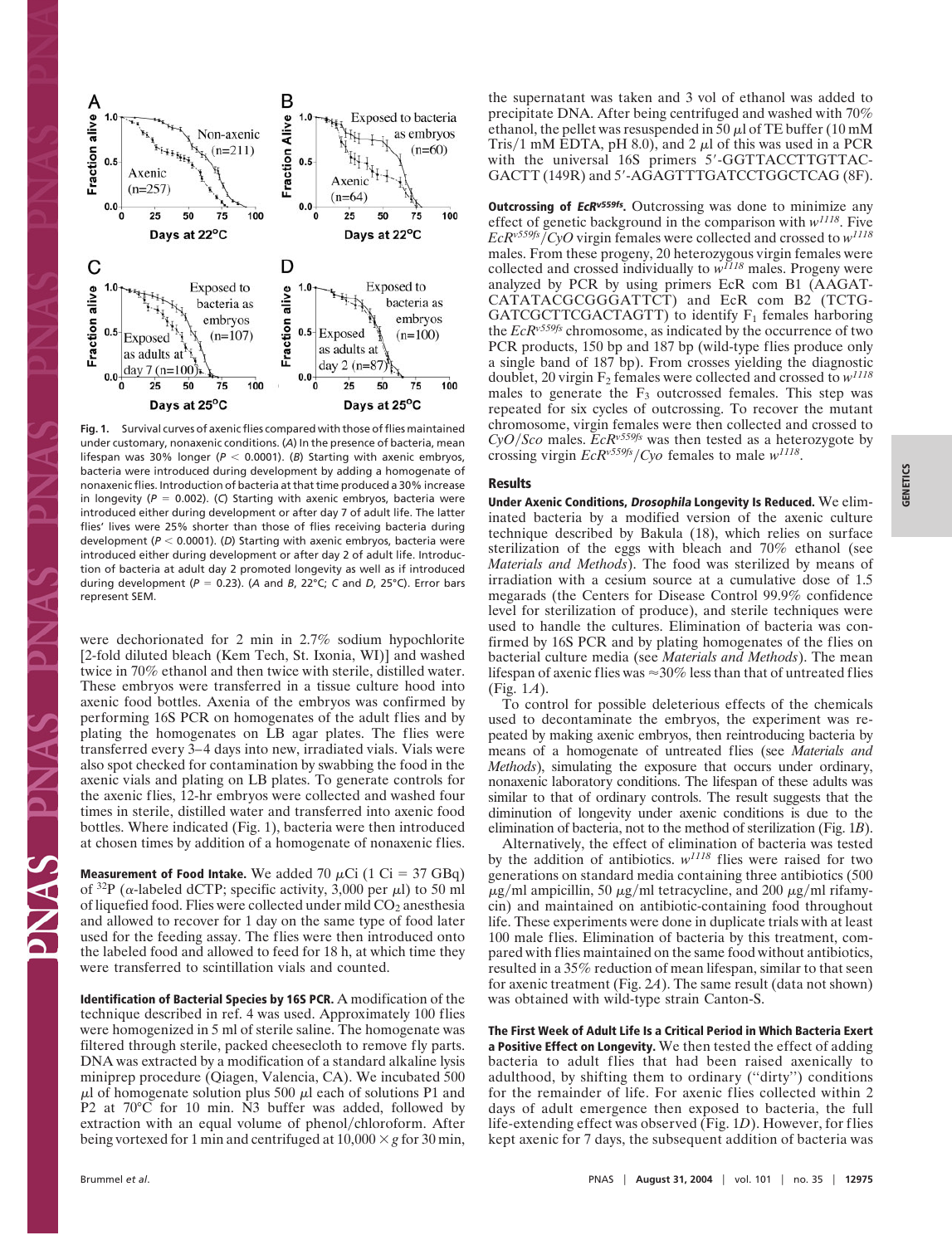

**Fig. 2.** Critical period for extension of longevity by the presence of bacteria by using antibiotics. (*A*) Lifelong (from embryo onward) antibiotic in the food results in a 35% reduction in longevity ( $P < 0.0001$ ), consistent with that observed under axenic conditions. (*B*) Flies developed on normal food. Flies were raised on nonsterile food until adult emergence; they were then transferred, at various times, to antibiotic food. Those transferred to antibiotic food at days 1 and 2 showed a reduction in longevity, compared with flies maintained lifelong on nonsterile food. However, flies not transferred to antibiotic food until days 4 or 7 showed similar lifespans to untreated flies. (*C*) Flies developed on antibiotic food. Flies were raised on antibiotics from the embryo up to adult emergence and then transferred, at various times, to nonsterile food. Flies transferred at days 1 or 2 showed no difference compared with flies under ordinary conditions. However, flies transferred after days 4 or 7 showed a reduction in longevity comparable to flies maintained lifelong on antibiotics. The bars in *B* and *C* correspond to two experiments, each of at least 90 flies (the day 7 experiment was a single trial). Error bars represent SEM.

ineffective (Fig. 1*C*). These results indicate the existence of a "window" in early adulthood when the presence of bacteria is important.

To define this critical period, antibiotics were used. Flies were first raised on ordinary food, then, at various times, transferred to antibiotic-containing food and maintained on antibiotics for the remainder of life. It was found that flies transferred to antibiotics after 4–7 days already had the benefit of the early presence of bacteria (Fig. 2*B*). In a separate experiment, flies were raised either on antibiotics (Fig. 2*C*) or axenically (Fig. 1 *C* and *D*), then transferred to nonsterile food (thereby allowing the reincorporation of bacteria) at various stages. Flies transferred onto nonsterile food after 4–7 days failed to show the benefit, consistent with the conclusion that the first 4–7 days of adult life is a critical period in which the presence of bacteria is important to the extension of lifespan.

#### **Table 1. Effect of exogenous bacteria late in life**

| Period of exposure<br>to antibiotics | No. of<br>flies | Mean<br>lifespan,<br>days | Change in<br>longevity, % | P values |
|--------------------------------------|-----------------|---------------------------|---------------------------|----------|
| No antibiotics                       | 281             | $23.4 \pm 0.3$            |                           |          |
| Week 2 only                          | 146             | $23.9 \pm 0.6$            | $+2$                      | 0.6      |
| Week 3 only                          | 155             | $22.9 \pm 0.5$            | $-2$                      | 0.2      |
| Week 4 only                          | 147             | $25.5 \pm 0.4$            | $+9$                      | $0.002*$ |
| From week 2                          | 156             | $25.8 \pm 0.4$            | $+10$                     | $0.001*$ |

To determine the effect of bacteria on longevity after the first week of adulthood, antibiotics were added for week-long periods and then removed. Each entry represents a single experiment using 120–160 male flies. These experiments were done at 29°C. Addition of antibiotics during week 2 or week 3 had no statistically significant effects on longevity. —, not applicable.

\*Antibiotics during week 4 produced a 9% increase in mean lifespan, similar to the 10% change in longevity observed when antibiotics were provided from week 2 onward.

**Effect of Exposure to Bacteria Late in Life.** A converse, albeit smaller, effect on lifespan was seen when bacteria were present at later age. Separate cohorts of 120–160 flies raised on ordinary food were transferred at various intervals to antibiotics and compared with flies maintained lifelong on ordinary food. Flies receiving antibiotics exclusively during week 2 or week 3 showed no change in lifespan relative to untreated flies. Flies introduced to antibiotic media during week 4 showed an increase in longevity of 9% relative to untreated flies. Flies receiving continued treatment from week 2 showed a 10% increase (Table 1). The results suggest that removing bacteria late in life is beneficial for longevity. Because these experiments were done at 29°C, we checked whether a similar effect occurred at 25°C. Flies were raised under standard conditions until age 31 days, at which point they were either transferred to antibiotic food or maintained on standard medium. Fig. 3*A* shows that, also at 25°C, late antibiotic addition resulted in an 8% increase in longevity. In *C. elegans*, removal of bacteria was also shown to increase longevity by suppression of late mortality (31, 32).

**Antibiotics Do Not Significantly Affect Food Intake.** Because dietary restriction can dramatically alter longevity, it is necessary to control for this factor. In mammals, gastric bacteria can affect the activity of the appetite-regulating factors ghrelin, gastrin, and leptin (27, 28). *Drosophila* feeding can be negatively affected by



**Fig. 3.** Presence of bacteria late in life is deleterious. Flies were raised and maintained under ordinary (nonsterile) conditions to age 31 days and then either transferred to antibiotic food or maintained on standard food. This late addition of antibiotics resulted in an 8% increase in mean lifespan (*P* 0.0001). These results confirm at 25°C the results shown in Table 1, which were from experiments done at 29°C. Error bars represent SEM.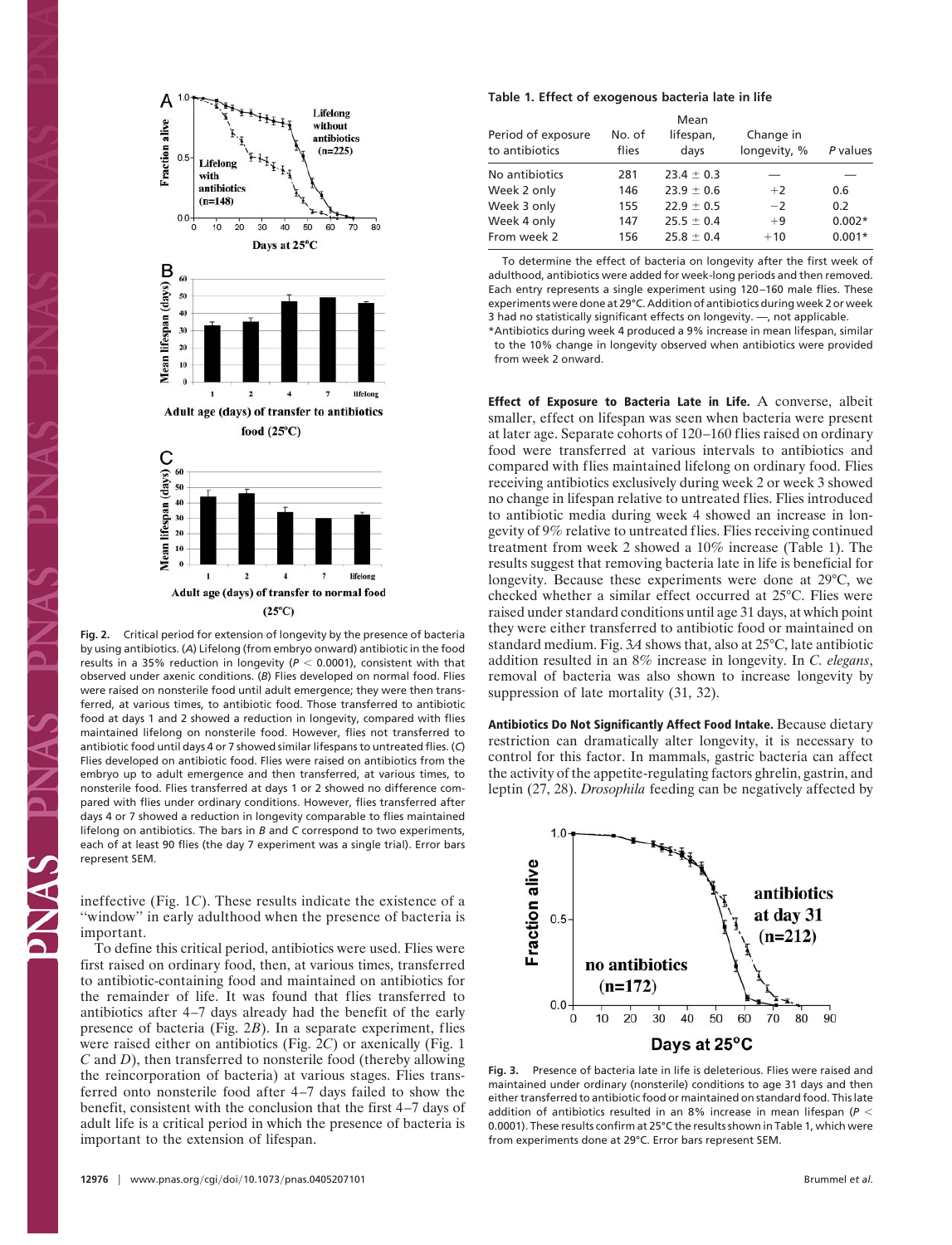

**Fig. 4.** Feeding rate is unchanged by the antibiotics used. Food intake was determined by using 32P-labeled food under four different conditions. Flies were raised from embryos to adulthood on either antibiotic-containing or standard food, and then, at adult age (7 days), they were transferred either to antibiotic or standard food and allowed to feed for 18 h. Food intake, as determined by scintillation counting, showed no significant differences under the four regimes. Bars represent the results of two trials with 20 flies each. Error bars represent experimental range.

sodium chloride or positively affected by trehalose (50, 51). Food intake was therefore measured by means of addition of the radioactive tracer <sup>32</sup>P α-labeled dCTP to the food (see *Materials and Methods*). Four conditions were used: (*i*) flies raised from embryo to adult without antibiotics, then tested for feeding without antibiotics; *(ii)* flies raised without antibiotics, then tested with antibiotics; (*iii*) flies raised with antibiotics, then tested without antibiotics; (*iv*) and flies raised and tested with antibiotics.

Male flies 7 days of age were tested by allowing them to feed for 18 h on food containing  $^{32}P$  in groups of 20 flies per vial; the flies were then assayed by scintillation counting. No significant differences in food consumption were observed (Fig. 4). Similar results were obtained for 3-day-old flies (data not shown). Thus, neither the removal of bacteria nor the addition of antibiotics significantly affected food intake in this assay.

**Role of Genetic Makeup of the Host.** The above experiments were done on *w<sup>1118</sup>* flies. To test whether the genotype of the host could modulate the response, we tested several mutants. *EcRv559fs*, an allele of the ecdysone receptor that is long-lived as a heterozygote (48), showed a different response to bacteria. Lifelong antibiotic treatment, which reduced the lifespan of *w<sup>1118</sup>* (Fig. 5*A*), did not affect *EcRv559fs* mutant lifespan (Fig. 5*B*). To minimize any potential effects of genetic background in the mutant strain, the line was outcrossed six times into *w1118*.

A panel of long-lived mutants was similarly tested. One of them, the *DJ817* mutant (37), was 30% longer-lived than *w<sup>1118</sup>* when bacteria were present (Fig. 5*C*), whereas eradicating the bacteria abolished the difference in longevity (Fig. 5*D*). These varied results with different mutant strains indicate that it should be possible to perform a genetic dissection of the mechanisms of interaction between bacteria and host.

**Bacterial Species Occurring in Fly Cultures.** Because it is known that many *Drosophila* stocks in common use harbor *Wolbachia*, a bacterium known to influence longevity (34, 35), we tested all of the strains used by PCR, and all were negative. To determine which bacteria were present in  $w^{1118}$  grown under ordinary conditions, a 16S PCR library was made by using homogenates of adults washed in 70% ethanol before homogenization (see *Materials and Methods*). Twenty clones from this library were chosen and analyzed by restriction digest, yielding five different



**Fig. 5.** Host genotype can enhance or suppress the effect of bacteria on lifespan. (*A*) *w1118* flies. For *w1118* flies, the presence of antibiotic throughout lifespan decreases longevity ( $P < 0.001$ ). (B) *EcR<sup>v559fs</sup>* flies. Similar treatment does not affect the long-lived heterozygous *EcRv559fs* strain (*P* 0.2). (*C* and *D*) No antibiotics versus with antibiotics. The enhancer trap strain DJ817 is 30% longer lived than  $w^{1118}$  in the presence of bacteria ( $P < 0.001$ ) (C), but removal of bacteria with antibiotics (*D*) eliminates the difference in their lifespans  $(P = 0.3)$ .

fragment patterns. Ten clones, representing all five classes, were sequenced and compared with sequences in the Ribosomal Database Project II (52). The comparison resulted in the identification of four groups of bacteria, with similarities in sequence to *Lactobacillus*, *Gluconobacter*, *Enterobacter*, and *Anaerococcus*. The homogenates used for 16S PCR were also plated on various agar media [nutrient broth, LB, potato dextrose agar, and glycerol yeast extract (53)]. Colonies were picked from the various plates and characterized by PCR, which indicated the presence of *Staphylococcus* and *Enterobacter*. Much of the bacterial population within the fly is presumably anaerobic and refractory to culture by ordinary methods. This finding may be analogous to the one in humans, where most resident bacteria are refractory to cultivation, even by the most sophisticated culture methods (2).

#### **Discussion**

**The Early Effect of Bacteria on Drosophila Lifespan.** It is known that the bacterial titer in *Drosophila* increases throughout development, up to pupariation, when it rapidly drops (18). This drop occurs after a pulse of ecdysone that results in a dramatic induction of immune genes (46). During metamorphosis, the gut is remodeled, and, shortly after adult emergence, the larval fat body deteriorates and is replaced with the adult fat body. The critical period of exposure in which the beneficial effect of bacteria is observed overlaps with the timing of the transition from larval to adult fat. This observation is striking in light of the importance of fat in mediating longevity by means of insulinrelated signaling in *Drosophila* (54–56).

**The Late Effect of Bacteria.** It is interesting to compare our results with *Drosophila* with those of *C. elegans*. In the nematode, bacteria are the principal source of nutrients, and their elimination by means of axenic cultures has been considered a form of dietary restriction, thus extending lifespan (32). Larsen and Clarke (33) have shown that coenzyme Q, synthesized in the bacteria eaten by normal worms, has a negative effect on longevity. Garigan *et al*. (31) have shown that live bacteria present late in life shorten lifespan by causing constipation. Thus,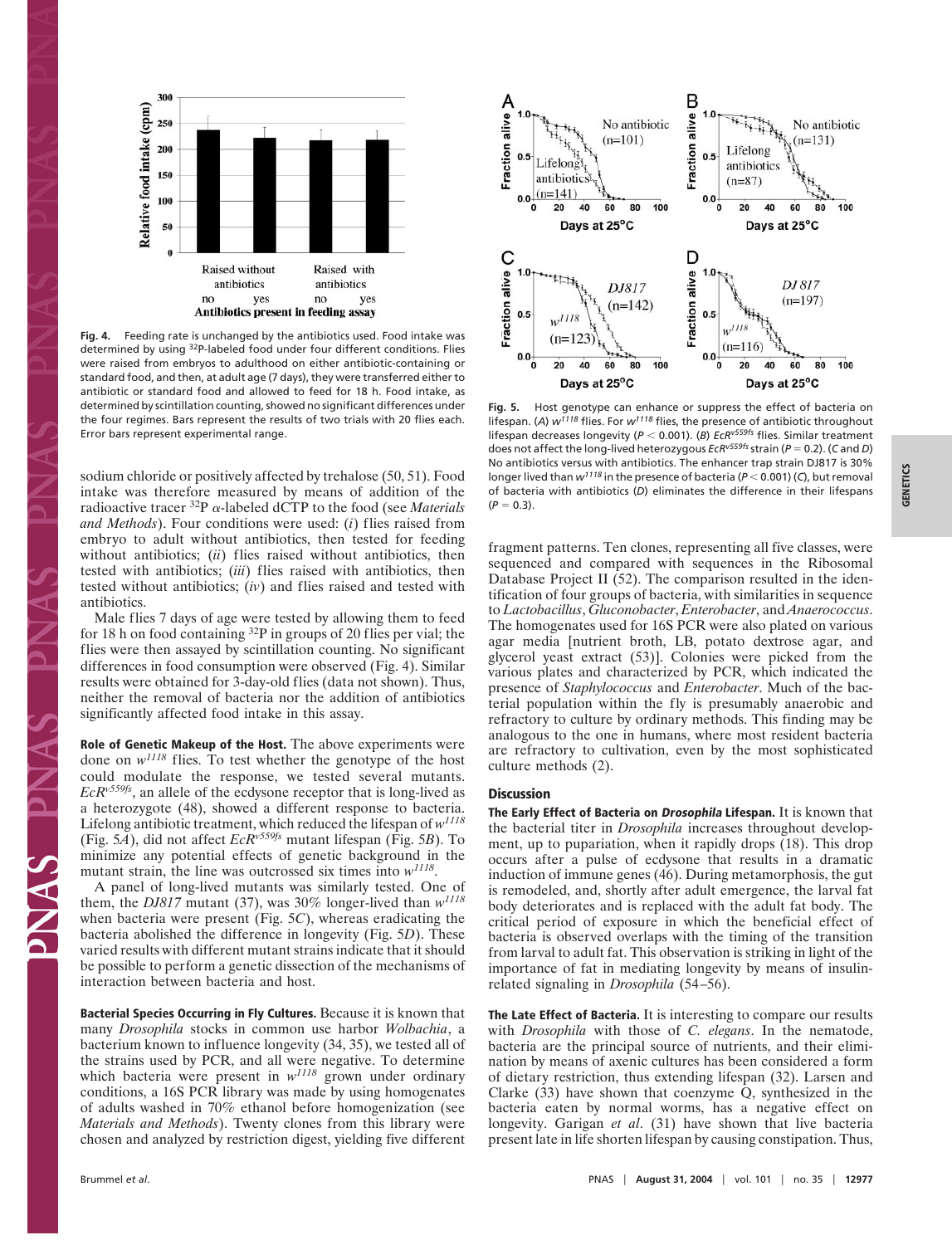the longevity changes in *C. elegans* may be due to a combination of dietary effects and others resulting from overproliferation of the bacteria. We observed a similar late, deleterious effect of bacteria in *Drosophila*. In a previous study, we identified an immune function gene, the expression of which increases with age, consistent with an attempt to ward off infection (37).

**Host–Bacteria Interactions.** The existence of genetic enhancement or suppression of the early bacterial effect suggests that genetic analysis can be used to analyze these mechanisms. Two of the modifiers we identified, the *EcR* gene and the enhancer trap *DJ817*, which has a P-element insertion in the *Olf-186* gene, are both expressed in the gut (data not shown). We have found that the expression of the LacZ reporter in *DJ817* drops by nearly two orders of magnitude in the first 10 days of adult life (data not shown). Also, by using temperature-sensitive alleles that alter ecdysone signaling, we have found that reducing ecdysone during the first 10 days is sufficient to promote longevity. The timing of these two effects coincides with the early window of bacterial action.

It will be desirable to use pure cultures of identified bacteria introduced to the fly medium under otherwise axenic conditions. Our preliminary characterization of the bacterial species inhabiting our fly cultures indicates the occurrence of at least five genera. Eventually, it may be possible to identify specific substances produced by the bacteria that are capable of extending longevity.

*Drosophila* geneticists have paid relatively little attention to the bacterial flora within fly stocks (57), yet such flora may increase phenotypic variation. It is remarkable that a high percentage of laboratory stocks in common use contain *Wolba-*

1. McFall-Ngai, M. J. (2002) *Dev. Biol.* **242,** 1–14.

- 2. Xu, J. & Gordon, J. I. (2003) *Proc. Natl. Acad. Sci. USA* **100,** 10452–10459.
- 3. Falk, P. G., Hooper, L. V., Midtvedt, T. & Gordon, J. I. (1998) *Microbiol. Mol. Biol. Rev.* **62,** 1157–1170.
- 4. Favier, C. F., Vaughan, E. E., De Vos, W. M. & Akkermans, A. D. (2002) *Appl. Environ. Microbiol.* **68,** 219–226.
- 5. Broderick, N. A., Raffa, K. F., Goodman, R. M. & Handelsman, J. (2004) *Appl. Environ. Microbiol.* **70,** 293–300.
- 6. Ciche, T. A. & Ensign, J. C. (2003) *Appl. Environ. Microbiol.* **69,** 1890–1897.
- 7. Douglas, A. E. (1989) *Biol. Rev. Cambridge Philos. Soc.* **64,** 349–358.
- 8. Leadbetter, J. R., Schmidt, T. M., Graber, J. R. & Breznak, J. A. (1999) *Science* **283,** 686–689.
- 9. Endo, Y. & Nickle, W. R. (1991) *J. Helminthol. Soc. Wash.* **58,** 202–212.
- 10. Steinhause, E. (1946) *Insect Microbiology: An Account of the Microbes Associated with Insects and Ticks, with Special Reference to the Biologic Relationships Involved* (Comstock, Ithaca, NY).
- 11. Schultze, M. & Kondorosi, A. (1998) *Annu. Rev. Genet.* **32,** 33–57.
- 12. Berg, R. D. (1996) *Trends Microbiol.* **4,** 430–435.

PRAS PR

- 13. Relman, D. A. & Falkow, S. (1992) *Infect. Agents Dis.* **1,** 245–253.
- 14. Harmsen, H. J., Raangs, G. C., He, T., Degener, J. E. & Welling, G. W. (2002) *Appl. Environ. Microbiol.* **68,** 2982–2990.
- 15. Hayashi, H., Sakamoto, M., Kitahara, M. & Benno, Y. (2003) *Microbiol. Immunol.* **47,** 557–570.
- 16. Reyniers, J. A. (1957) *Am. J. Vet. Res.* **18,** 678–687.
- 17. Reyniers, J. A. & Sacksteder, M. R. (1958) *Appl. Microbiol.* **6,** 146–152.
- 18. Bakula, M. (1969) *J. Invertebr. Pathol.* **14,** 365–374.
- 19. Buecher, E. J., Jr., & Hansen, E. L. (1969) *Experientia* **25,** 656.
- 20. Croll, N. A., Smith, J. M. & Zuckerman, B. M. (1977) *Exp. Aging Res.* **3,** 175–189.
- 21. Rawls, J. F., Buck, S. S. & Gordon, J. I. (2004) *Proc. Natl. Acad. Sci. USA* **101,** 4596–4601.
- 22. Hooper, L. V., Midtvedt, T. & Gordon, J. I. (2002) *Annu. Rev. Nutr.* **22,** 283–307.
- 23. Husebye, E., Hellstrom, P. M. & Midtvedt, T. (1994) *Dig. Dis. Sci.* **39,** 946–956.
- 24. Macpherson, A. J., Gatto, D., Sainsbury, E., Harriman, G. R., Hengartner, H. & Zinkernagel, R. M. (2000) *Science* **288,** 2222–2226.
- 25. Kelly, D., Campbell, J. I., King, T. P., Grant, G., Jansson, E. A., Coutts, A. G., Pettersson, S. & Conway, S. (2004) *Nat. Immunol.* **5,** 104–112.

*chia*, which affects longevity and other processes (34). The stocks we used here were *Wolbachia*-free, as tested by PCR.

Bacteria can alter the chemical and nutritional properties of food and, in some animals, directly alter food intake and gut function, as reviewed in ref. 2. In *C. elegans*, alterations in chemosensory function can alter lifespan (58). Likewise, changes in food consumption or gene expression in the digestive tracts of nematodes and flies can increase longevity (59–61). The work of Bakula (18) suggests that bacteria may influence nutrition during *Drosophila* development; axenic flies developed more slowly and yielded lower number of progeny (18), and we observed similar effects. Nevertheless, axenically developed flies displayed a normal lifespan if bacteria were introduced before day 2 of adult life, indicating that the developmental effects were not responsible for the lifespan phenotype. Although we did not detect a difference in rate of food intake for adults in the presence or absence of bacteria, it is possible that secondary nutritional effects could be at play.

The relations between food composition, resident fauna, and gut function in *Drosophila* remain largely uncharacterized, and the dramatic effects associated with bacteria deserve further study. Antibiotics are routinely used in human and animal populations, and there is a growing concern about such practices. Model organisms such as *Drosophila* may help to discern their effects on longevity and general well being.

We thank Stephanie Cornelison and John Silverlake for expert technical assistance and Todd Chiche, Jared Leadbetter, Micheline Laurent, and members of the Benzer laboratory for helpful discussions. This work was funded by grants (to S.B.) from the National Science Foundation and the National Institute of Aging. L.S. acknowledges funding from the Natural Sciences Engineering Research Council of Canada and the Institute of Aging of the Canadian Institutes of Health Research.

- 26. Braun-Fahrlander, C., Riedler, J., Herz, U., Eder, W., Waser, M., Grize, L., Maisch, S., Carr, D., Gerlach, F., Bufe, A., *et al*. (2002) *N. Engl. J. Med.* **347,** 869–877.
- 27. Nwokolo, C. U., Freshwater, D. A., O'Hare, P. & Randeva, H. S. (2003) *Gut* **52,** 637–640.
- 28. Konturek, J. W., Konturek, S. J., Kwiecien, N., Bielanski, W., Pawlik, T., Rembiasz, K. & Domschke, W. (2001) *Scand. J. Gastroenterol.* **36,** 1148– 1154.
- 29. Wong, B. C., Lam, S. K., Wong, W. M., Chen, J. S., Zheng, T. T., Feng, R. E., Lai, K. C., Hu, W. H., Yuen, S. T., Leung, S. Y., *et al*. (2004) *J. Am. Med. Assoc.* **291,** 187–194.
- 30. Holmes, G. & Holmes, N. (1986) *Gerontology* **32,** 252–260.
- 31. Garigan, D., Hsu, A. L., Fraser, A. G., Kamath, R. S., Ahringer, J. & Kenyon, C. (2002) *Genetics* **161,** 1101–1112.
- 32. Houthoofd, K., Braeckman, B. P., Lenaerts, I., Brys, K., De Vreese, A., Van Eygen, S. & Vanfleteren, J. R. (2002) *Exp. Gerontol.* **37,** 1371–1378.
- 33. Larsen, P. L. & Clarke, C. F. (2002) *Science* **295,** 120–123.
- 34. Min, K. T. & Benzer, S. (1997) *Proc. Natl. Acad. Sci. USA* **94,** 10792– 10796.
- 35. Fry, A. J. & Rand, D. M. (2002) *Int. J. Org. Evol.* **56,** 1976–1981.
- 36. Star, D. J. & Cline, T. W. (2002) *Nature* **418,** 76–79.
- 37. Seroude, L., Brummel, T., Kapahi, P. & Benzer, S. (2002) *Aging Cell* **1,** 47–56.
- 38. DeVeale, B., Brummel, T. & Seroude, L. (2004) *Aging Cell* **3,** 195–208.
- 39. Landis, G. N., Abdueva, D., Skvortsov, D., Yang, J., Rabin, B. E., Carrick, J., Tavare, S. & Tower, J. (2004) *Proc. Natl. Acad. Sci. USA* **101,** 7663–7668.
- 40. Garsin, D. A., Villanueva, J. M., Begun, J., Kim, D. H., Sifri, C. D., Calderwood, S. B., Ruvkun, G. & Ausubel, F. M. (2003) *Science* **300,** 1921.
- 41. Kim, Y., Nam, H., Chung, H., Kim, N., Ryu, J., Lee, W., Arking, R. & Yoo, M. (2001) *J. Am. Aging Assoc.* **24,** 187–194.
- 42. Fabian, T. J. & Johnson, T. E. (1995) *Mech. Ageing Dev.* **83,** 155–170.
- 43. Bernal, A. & Kimbrell, D. A. (2000) *Proc. Natl. Acad. Sci. USA* **97,** 6019–6024.
- 44. Fingar, D. C., Salama, S., Tsou, C., Harlow, E. & Blenis, J. (2002) *Genes Dev.* **16,** 1472–1487.
- 45. Zinke, I., Schutz, C. S., Katzenberger, J. D., Bauer, M. & Pankratz, M. J. (2002) *EMBO J.* **21,** 6162–6173.
- 46. Tzou, P., De Gregorio, E. & Lemaitre, B. (2002) *Curr. Opin. Microbiol.* **5,** 102–110.
- 47. Bender, M., Imam, F. B., Talbot, W. S., Ganetzky, B. & Hogness, D. S. (1997) *Cell* **91,** 777–788.
- 48. Simon, A. F., Shih, C., Mack, A. & Benzer, S. (2003) *Science* **299,** 1407–1410.